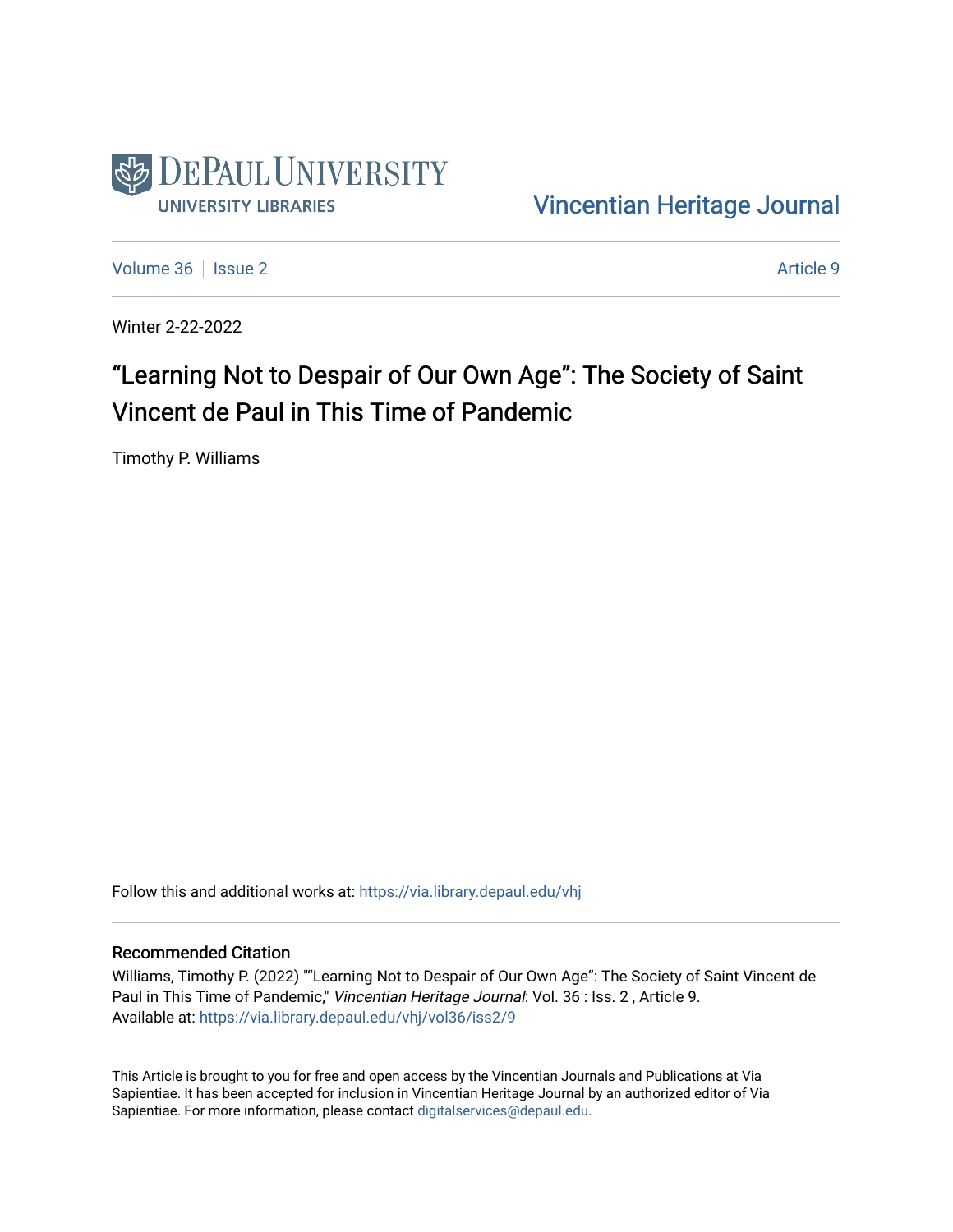# **"Learning Not to Despair of Our Own Age": The Society of Saint Vincent de Paul in This Time of Pandemic**

**Timothy P. Williams**

#### **BIO**

**TIMOTHY P. WILLIAMS** is the national formation director for the Society of St. Vincent de Paul in the United States. He is a graduate of Marquette University, a longtime software industry executive, and a former US Army officer. Before joining the Society's staff full-time, he led formation for the Society in North Texas and was a member of the National Formation Committee. He has presented on Vincentian spirituality, formation, and heritage at numerous diocesan, regional, and national assemblies. Most importantly, as longtime members of the Society of St. Vincent de Paul, he and his wife have made hundreds of home visits, serving Christ in the person of the poor.

**[Previous Article](#page--1-0)**

**[Next Article](#page--1-0)**

**[Table of](#page--1-0)  [Contents](#page--1-0)**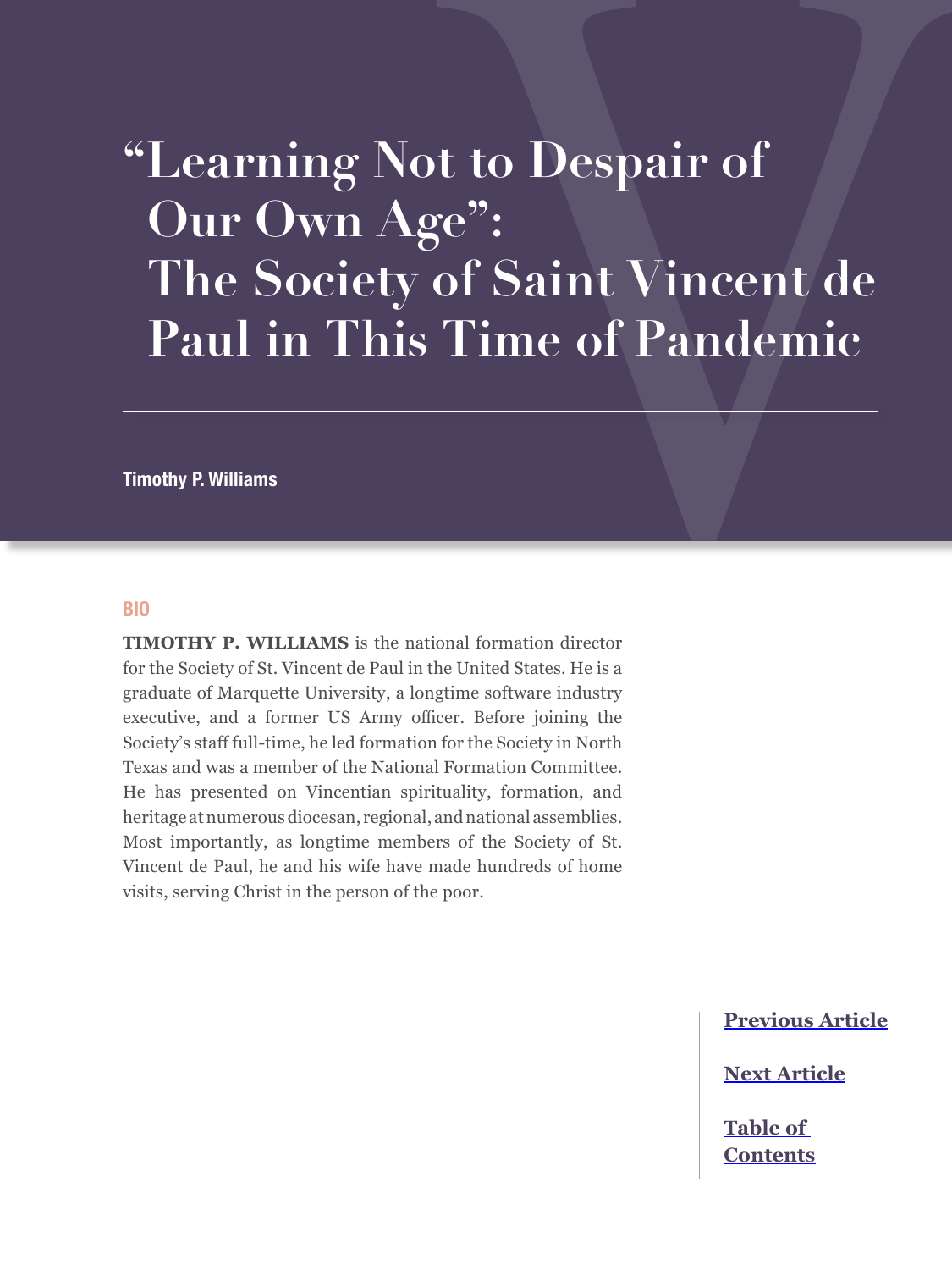<span id="page-2-0"></span>

#### **[Click to enlarge](#page-8-0)**

*Susana Gonzalez, adjunct faculty in the College Science and Health, teaches the class Introduction to the Art and Science of Nursing. September 24, 2020, in the 990 Fullerton building on the Lincoln Park Campus.* 

*Courtesy DePaul University/Jeff Carrion*

The year 2020, like the proverbial month of March, came in like a lion amid a roar of political turmoil, with a global pandemic following closely behind.1 Through a summer and fall of escalating social unrest, violence, and the economic fallout of the coronavirus, the lion hardly seemed to have calmed by the end of the year.

Last year also marked the 175th anniversary of the founding of the Society of Saint Vincent de Paul in the United States (1845). Today, the Society boasts numerous special works, including thrift stores, disaster services, prisoner re-entry programs, and much more. The vast majority of the Society's work, serving more than 5 million people each year, is carried out by nearly 100,000 members nationwide who continue the tradition established by our founder, Blessed Frédéric Ozanam, of visiting our neighbors in need in their homes.<sup>2</sup> There, we listen to them, we pray with them, and we try to help in the best way possible, always keeping in mind our maxim that "no work of charity is foreign to the Society."3

<sup>1</sup> The title of this article is drawn from an 1848 lecture by Frédéric Ozanam, quoted by Monsignor Louis Baunard, *Ozanam in His Correspondence* (Wexford, Ireland: John English, 1923), 323:

<sup>&</sup>quot;We shall learn not to despair of our own age, when we have examined more menacing periods, during which violence seemed supreme, despising truth and detesting law. Knowing that civilisation cannot perish, we shall also learn that it can win through better by the pen than by the sword, by charity better than by justice' : and further on : 'Face to face with our decadence, which is too obvious, we must not ignore the progress which is not so obvious. Let us remember, in our moments of discouragement, that our Christianity has survived worse times. Let us say, as Aeneas said to his despondent companions, that we have passed through too many trials not to see, with God s help, the end of this *: passi graviora, dabit Deus his quoque finem*!'"

<sup>2</sup> To learn more about the Society's activities in the US, visit <https://ssvpusa.org>.

<sup>3</sup> *Rule of the Society of St. Vincent de Paul*, (St. Louis: Society of Saint Vincent de Paul, 2018) Part I, 1.3.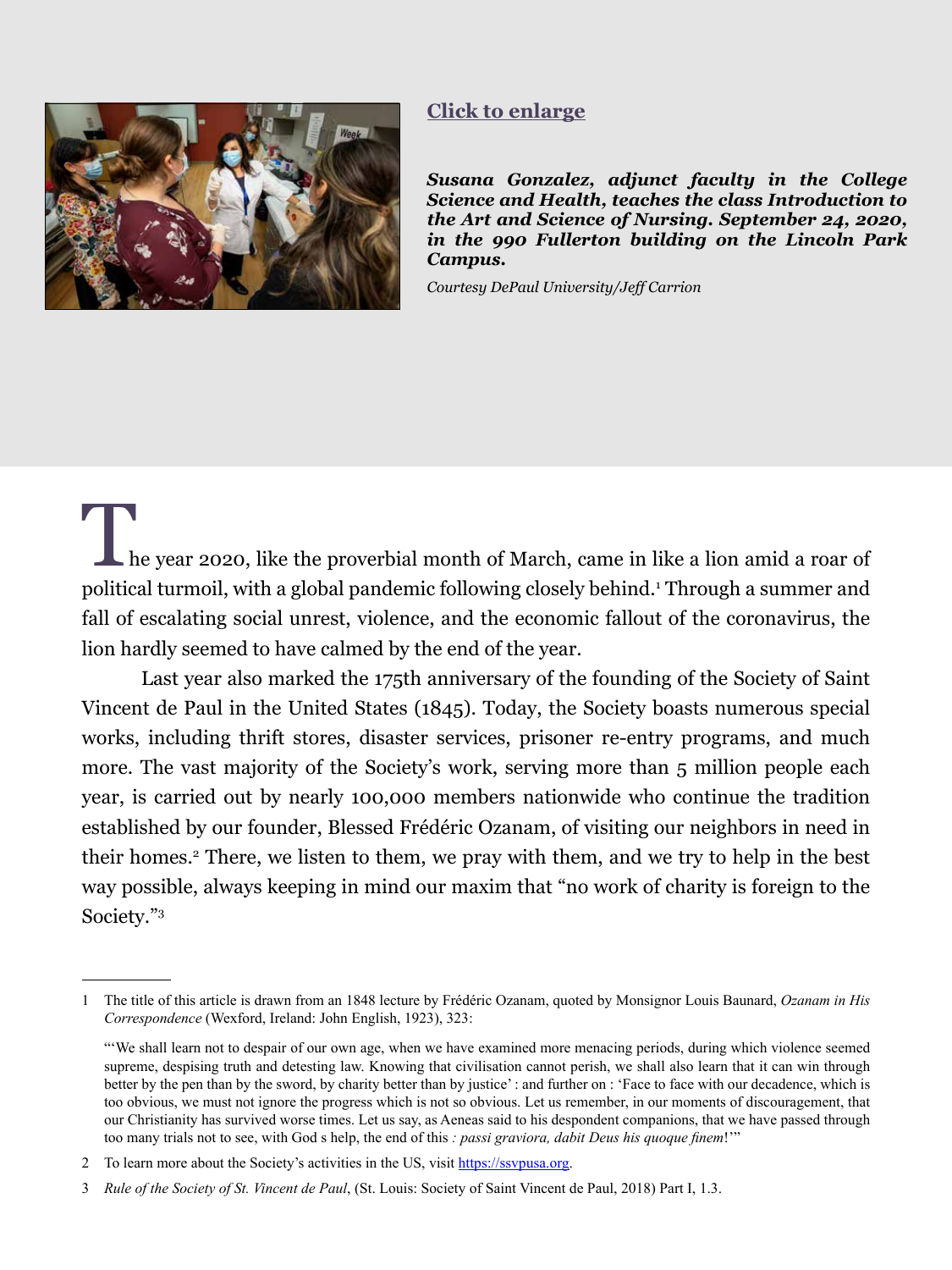Members of the Society of Saint Vincent de Paul normally meet frequently, "in Conferences that are genuine communities of faith and love,"4 and we are committed not only to serve, but to "see the suffering Christ" in those that we serve. Suddenly, as businesses were shuttered, and "shelter in place" orders rolled across the country throughout the late winter and into spring, we needed to adapt to a world in which our person-to-person meetings, with the poor and with each other, were proscribed by public health mandates. And that was just the beginning of 2020.

It seemed to us a year like no other, but as the Book of Ecclesiastes reminds us, "There is nothing new under the sun."5 Historically, the Vincentian Family has not only faced similar challenges but was born in the very midst of them. The Congregation of the Mission and the Daughters of Charity both were founded during the Thirty Years' War and grew in the midst of frequent outbreaks of the plague in seventeenth-century France. Like the present pandemic, the plague "suspended all business matters because the Pope forbade all sorts of meetings–even High Masses–to avoid the danger of contagion," as Vincent wrote during one such outbreak in 1656.<sup>6</sup>

The Society of Saint Vincent de Paul, in turn, was founded in 1833 in a century of almost constant revolution in France, along with periodic cholera epidemics. During 1848 in particular, the fledgling Society faced a cholera epidemic that killed nearly 20,000 people in Paris; a revolution that chased King Louis-Philippe from the throne; a second uprising that challenged the new republic; and an economic collapse that left thousands desperately impoverished.

We recall these examples not to shame ourselves for feeling overwhelmed. After all, we can only live in our own time, only face the challenges before us today. Rather, we are comforted in the knowledge that this, too, shall pass. We are inspired by the example of Blessed Frédéric Ozanam, just as he was inspired by Saint Vincent, whom he called "a model one must strive to imitate, as he himself imitated the model of Jesus Christ."7

"Faithful to the spirit of its founders," our Rule states, "the Society constantly strives for renewal, adapting to changing world conditions."8

<sup>4</sup> *Ibid*., Part I, 3.3.

<sup>5</sup> *Eccles.* 1:9.

<sup>6</sup> Letter 2147, "To Jacques Desclaux, Bishop of Dax," 24 September 1656, in *Vincent de Paul: Correspondence, Conferences, Documents*, ed. and trans. Jacqueline Kilar, D.C., Marie Poole, D.C., et al., Vols. 1–14 (New York: New City Press, 1985–2014), 6:106.

<sup>7</sup> Letter 175, "To François Lallier," 17 May 1838, in *Frédéric Ozanam, A Life in Letters*, ed. and trans. Joseph I. Dirvin, CM, (St. Louis: Society of Saint Vincent de Paul, 1986), 143, hereinafter *Letters*.

<sup>8</sup> *Rule*, Part I, 1.6.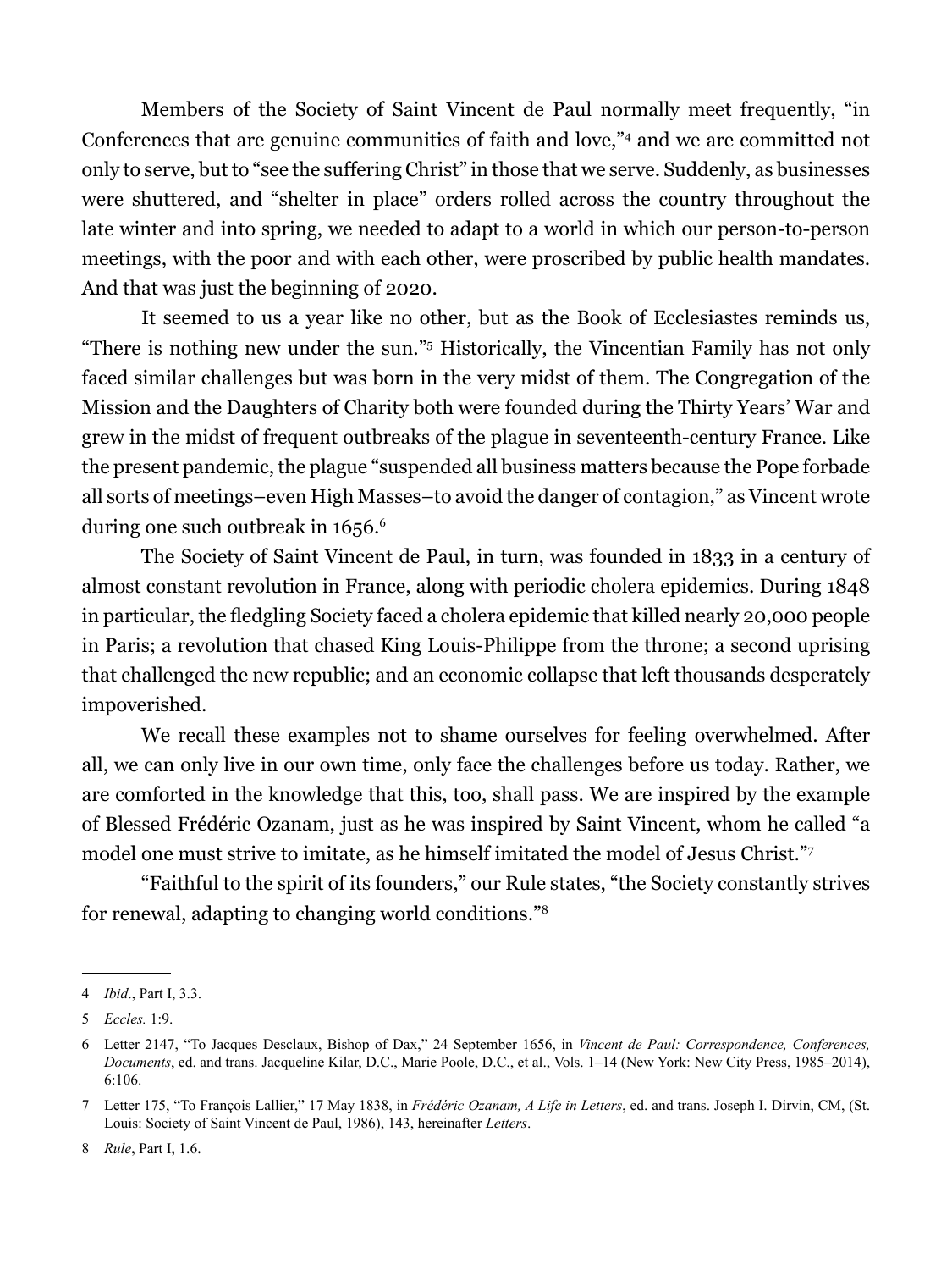<span id="page-4-0"></span>

# **[Click to enlarge](#page-9-0)**

*Disposal masks are made available to students, staff, and faculty in the Lewis Center. September 9, 2020, on the Loop Campus.* 

*Courtesy DePaul University/Randall Spriggs*

### **The Face of Christ Behind a Mask**

Unlike previous generations that were forced to forgo meetings entirely, our Conferences have been able to keep connected first by email and then by telephone. Conferences with the technical knowledge and resources were able to stay in contact by online videoconferencing, using tools such as Zoom. Although the gap between Zoom and real life is great, we cannot help but to be deeply grateful for the blessings of modern technology that enable meetings, however diminished, to continue. At the same time, there remains uneasiness at what we've lost and a hunger to again gather in person. We may see each other's faces, but there are no little conversations on the side; no handshakes as we enter and leave; no bag for the traditional secret collection is passed; and when we offer our group prayers, it is only after that now standard reminder for everybody to "please mute yourselves."

Visits with the neighbor, in which we are called to see Christ's face, seemed even more daunting. How can you see Christ's face on the phone, where you see no face at all? How do you establish "relationships based on trust and friendship" when meeting for the first time over remote connections? After all, Blessed Frédéric taught us that "Help … becomes honorable, because it may become mutual … because the hand that you clasp clasps yours in return."9

But there were no hands to clasp; not by phone, not by Zoom, and not at a "social distance." During the rare occasions when we could meet in person, the face of Christ was

<sup>9</sup> Kathleen O'Meara, *Frédéric Ozanam, Professor at the Sorbonne* (Edmonston & Douglas, 1876), 229.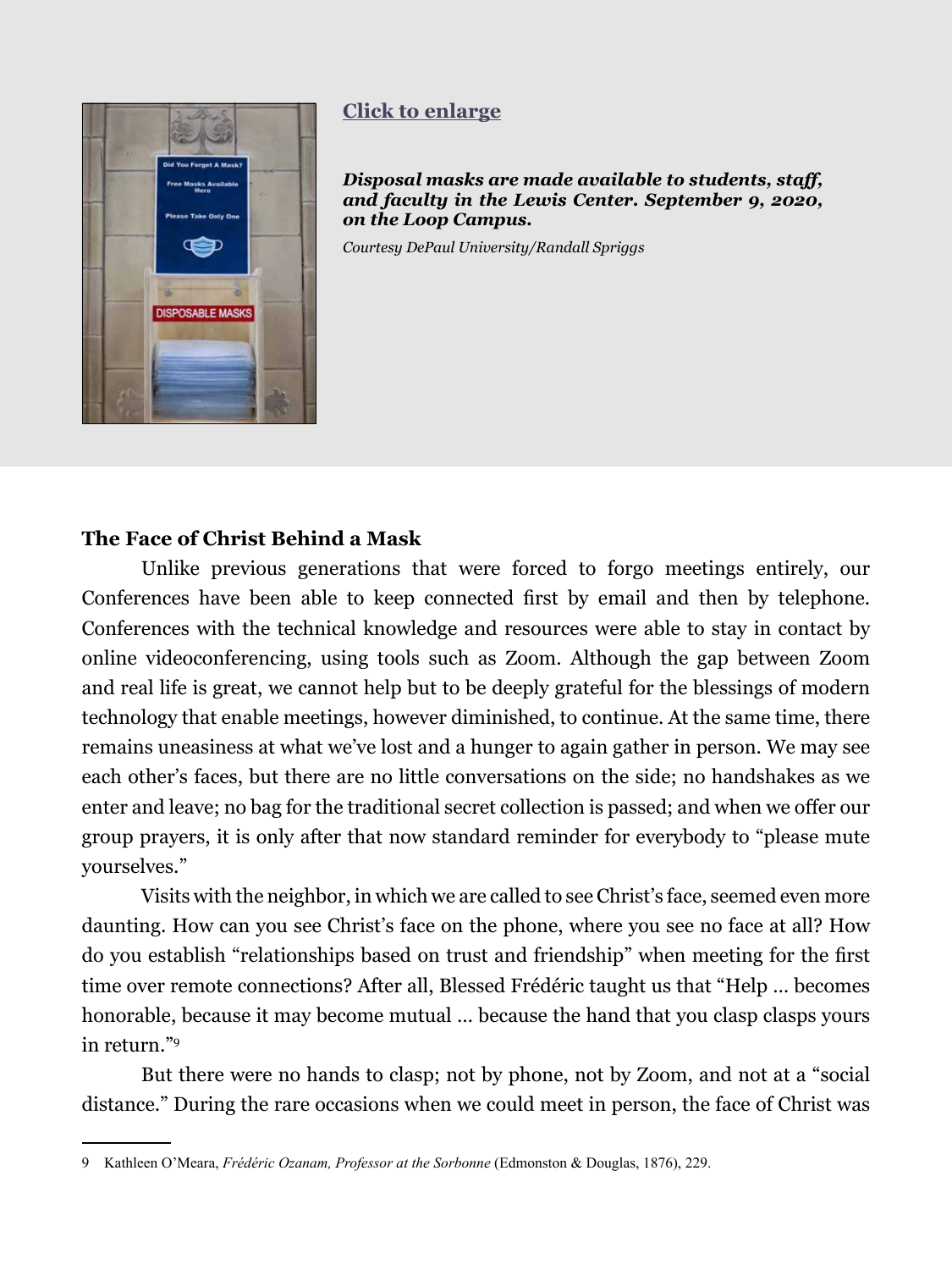<span id="page-5-0"></span>

# **[Click to enlarge](#page-10-0)**

*DePaul student Brian Mada rides his bike through the Lincoln Park Campus. November 4, 2020.* 

*Courtesy DePaul University/Jeff Carrion*

hidden behind a mask. On one visit, I can recall realizing only after letting it go on too long just how difficult it was for one neighbor to tell her story loudly enough to be heard through the muffling of her mask. It's tough to share your sadness, and tougher still when you have to nearly shout it. Offering comforting words through the filter of masks or phones is also challenging.

Of course, technology cannot replace the home visit, but the choice we faced was not between a loaf and half a loaf; it was between half a loaf or nothing at all. Home visits with our neighbors in need continued with both technology and creativity. Members, still in pairs, spoke by phone, by video conference, and where possible, on front porches or front yards to listen, to pray, and to assist those in need in any way that they could.

It is always true that our presence and our love are more important than all the material assistance we can offer, and it is even more true in this pandemic. We are all in this together, we reassure each other, even as we each remain alone in our homes. Relieving the isolation that afflicts our neighbors in this time of great uncertainty becomes the highest priority, even when we, too, are uncertain. As important as our physical presence and the literal "clasping of hands" may be, nothing is greater than our Vincentian ideal to serve our neighbors "for love alone."

Indeed, as Blessed Rosalie Rendu, a Daughter of Charity who mentored the first members of the Society, once said, our neighbors "will appreciate [our] kindness and [our] love more than all else [we] bring them."10 So, while we look forward to the day we can resume our regular home visits, we have learned that even half a loaf can feed multitudes.

<sup>10</sup> James Derum, *Apostle in a Top Hat* (Fidelity Publishing, 1995), 57.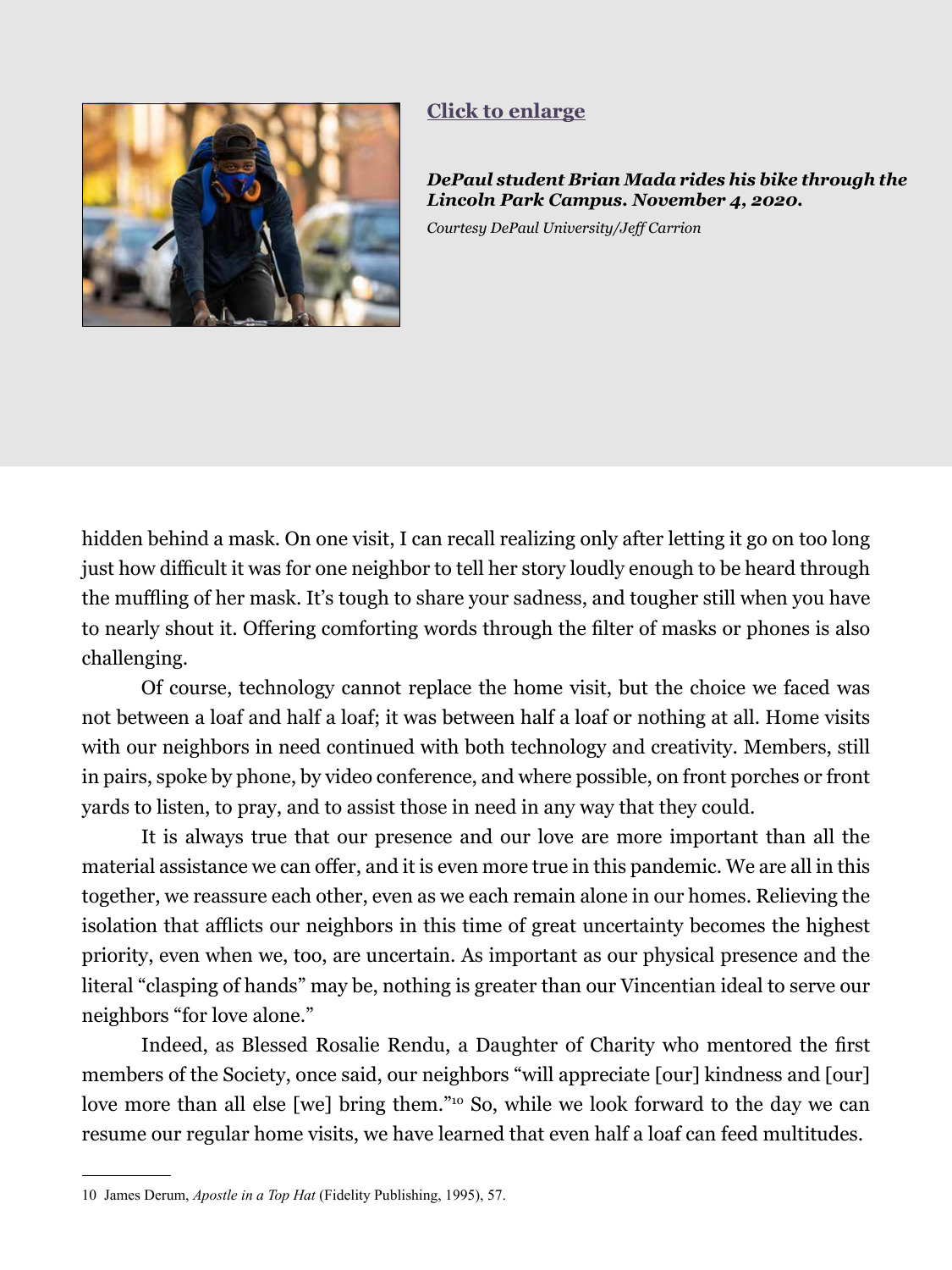It wasn't just our meetings that took a pause. Mass itself, as in Vincent's day, was no longer offered in person. Our Conferences are funded primarily by parishioners' donations, and we worried about having funds sufficient to the anticipated increase of need. We should have known better. As Blessed Frédéric once said, "To do works of charity, it is never necessary to worry about pecuniary resources, they always come."11 Our fellow parishioners continued their generous support, and our communities came to us not only with donations, but as volunteers, helping to staff our food pantries, now busier than ever.

#### **Growing in Unity Amid Division**

Then came the summer. Just as we thought we were adapting to COVID-19, the very fabric of our society seemed about to unravel. Perhaps we should not have been surprised. History informs us that great social unrest, even to the point of revolution, often coincides with epidemics. When a cholera epidemic struck Paris in the spring of 1832, less than a year before the Society of Saint Vincent de Paul was founded, Blessed Frédéric noted that "few wealthy people [had] been struck down," because they had the means to quarantine or flee. The poor working people, though, could not afford to shelter at home, much less leave Paris altogether. In their desperation, Frédéric saw, they would form mobs, even threatening revolution. "Business is down," he observed, "strange rumors circulate everywhere."12

By June of 1832, the scattered riots and uprisings occurring across France culminated in the quickly suppressed June Rebellion. So it also was in 2020, as thousands marched in the streets following the death of George Floyd in the custody of Minneapolis police. Over the summer, nationwide protests grew, some of them violent. In January of the new year, we saw a quickly suppressed insurrection in the nation's Capitol Building.

How did we all become so disconnected from each other, so unaware of the anguish deeply felt by our neighbors, especially in the midst of a great trial in which we'd constantly declared our solidarity, repeating that we were "all in this together"? For the Society of Saint Vincent de Paul, our response began with self-examination, grounded in our spirituality and in our obligations to each other as Christians. To understand the faults we perceive in society, we must have the humility to examine and accept our own faults.

To that end, we offered a series of webinars titled "Hope in the Face of Racism," beginning with a discussion of the pastoral letter from the United States Conference of Catholic Bishops, Open Wide Our Hearts. Throughout the webinar series, we asked individual members to share personal stories that illustrated the issues we were examining, such as economic discrimination, crime, and violence. We followed up on a more personal level

<sup>11</sup> Letter 121, "To his mother," 23 July 1836, *Letters*, 76.

<sup>12</sup> Letter 45, "To his mother," 8 April 1832, *ibid.*, 23–25.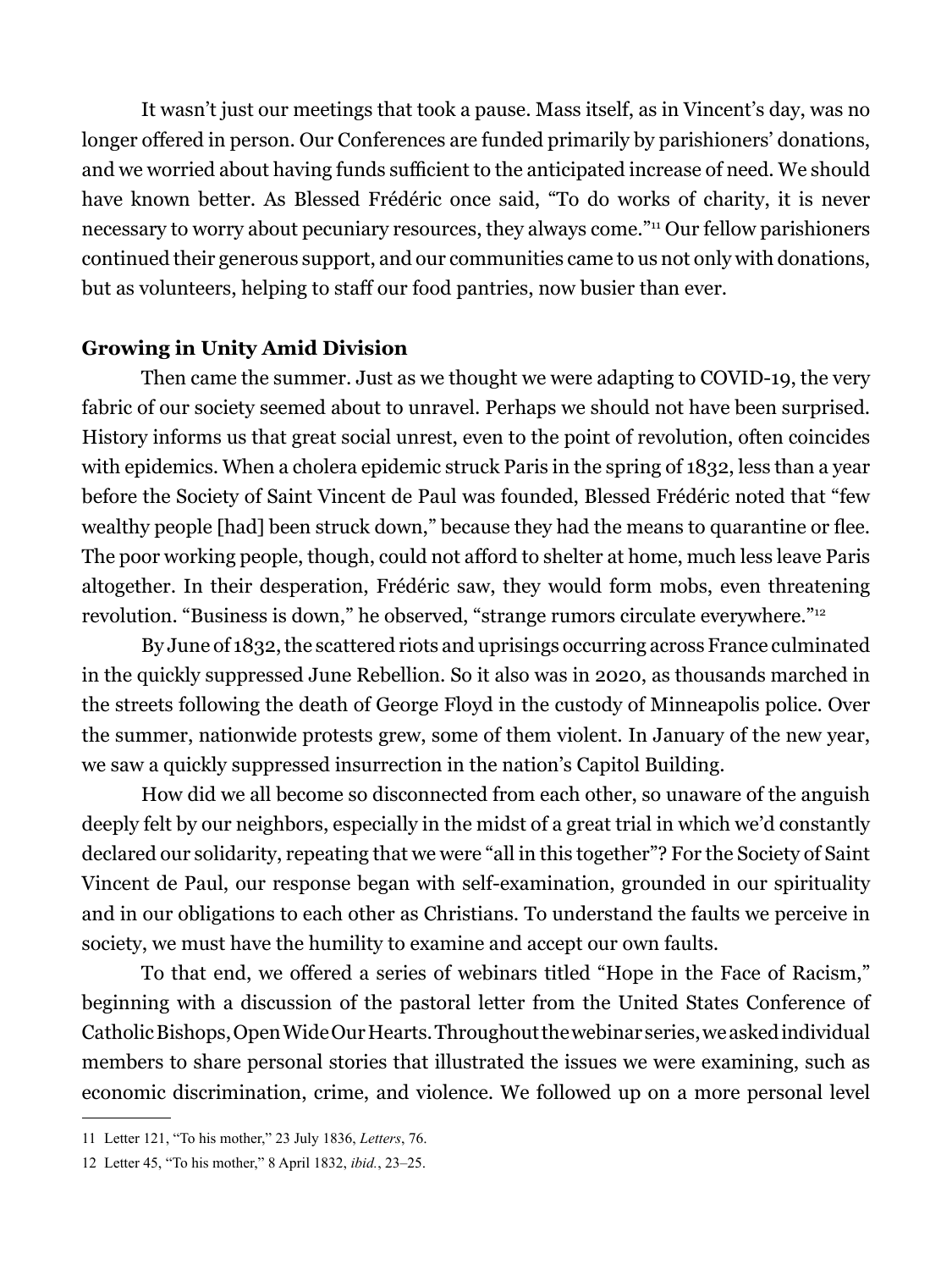with what we termed "Spiritual Twinning Retreats," which paired Conferences of different races to reflect and share their experiences. Speaking freely and without fear in the spirit of Vincentian friendship, we worked to remove barriers, deepen our understanding of each other, and better equip ourselves to serve all of our neighbors.

The Society might not quite be ready to "cast ourselves between these two enemy armies,"<sup>13</sup> as Blessed Frédéric put it, but we can at least strive to be "that loving reconciler."<sup>14</sup> We can bring a new depth of empathy to our home visits, seek to understand the neighbor more fully; listen not just to the words, but to the whole person; and make each act of charity also an act of justice.

Uncertainty can be frustrating. As 2020 demonstrated, it can even be frightening. Often, what we fear most is not the uncertainty itself, but the realization that we are not in control. But while we are not in control, God is, and in a year of great uncertainty, that knowledge is neither frustrating nor frightening, but comforting. We left 2020 with greater humility, deeper trust in Providence, and undimmed commitment to serve in hope. And when future years come in like lions, may the Society of Saint Vincent de Paul meet them with hope and with confidence in the Lamb.

> **Table of [Contents](#page--1-0)**

<sup>13</sup> Letter 137, "To Louis Janmot," 13 November 1836, *ibid*., 97.

<sup>14</sup> Letter 243, "To Ferdinand Velay," 12 July 1840, *ibid*., 193.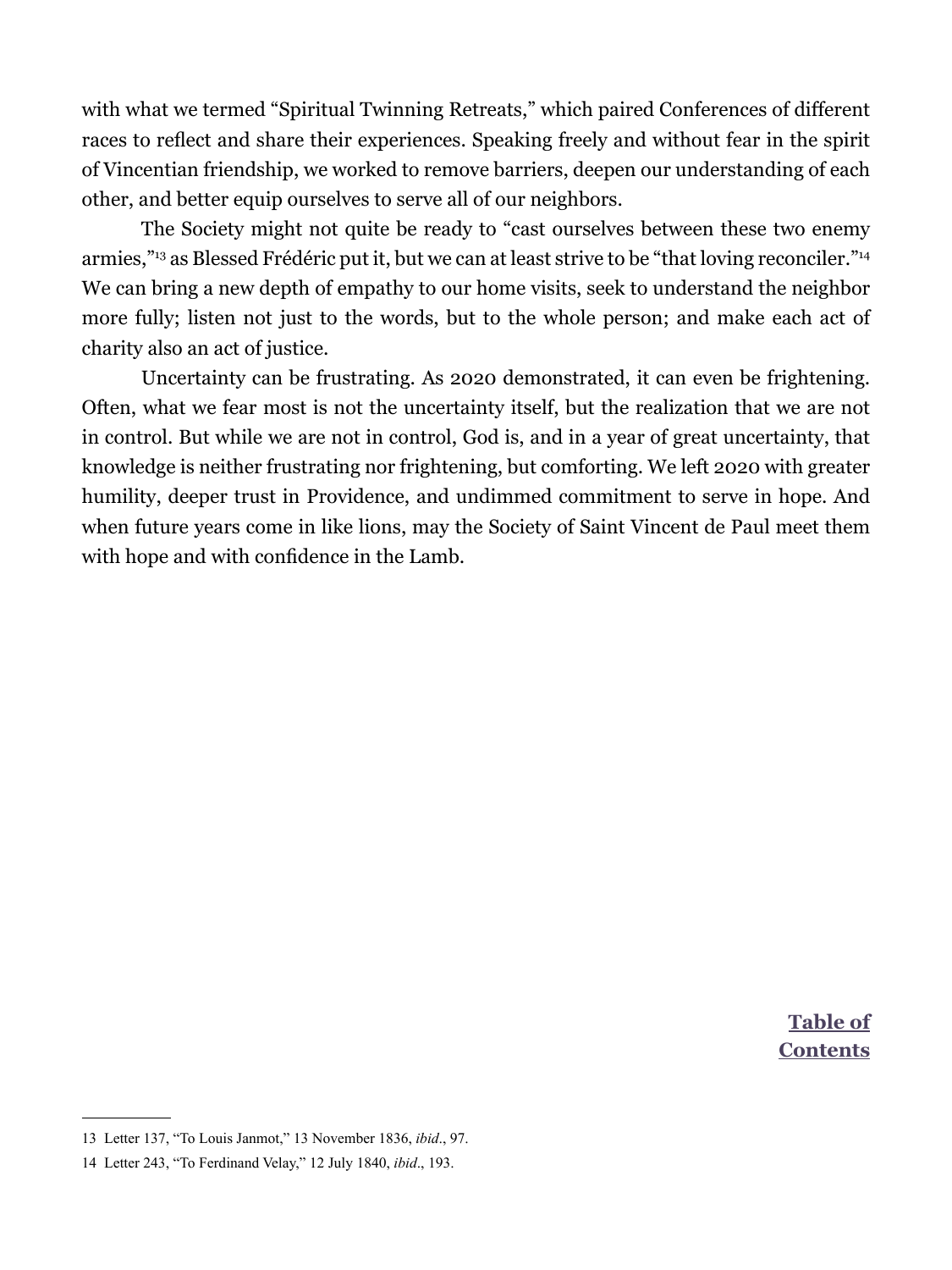<span id="page-8-0"></span>

# **[Click to go back](#page-2-0)**

*Susana Gonzalez, adjunct faculty in the College Science and Health, teaches the class Introduction to the Art and Science of Nursing. September 24, 2020, in the 990 Fullerton building on the Lincoln Park Campus.* 

*Courtesy DePaul University/Jeff Carrion*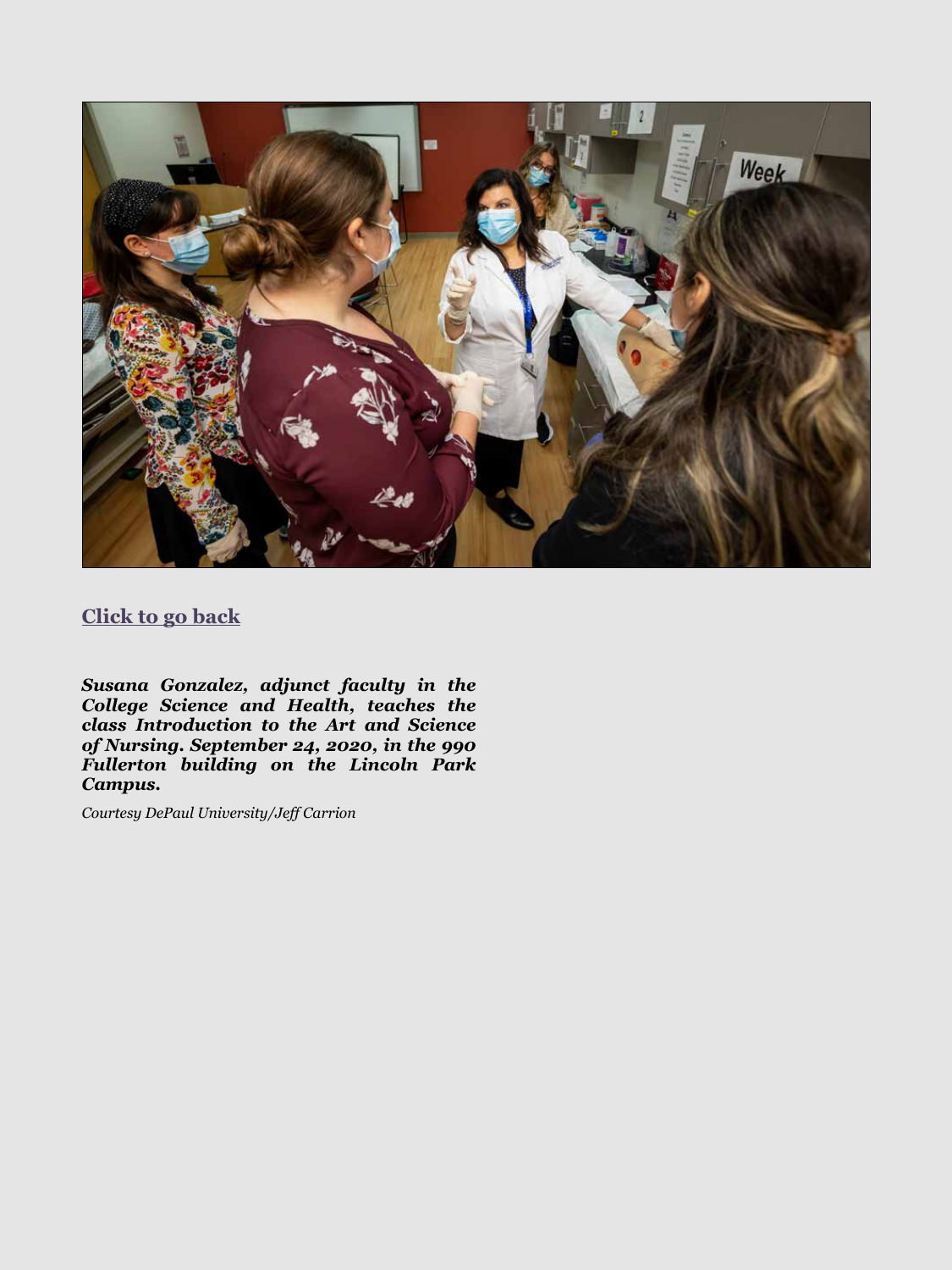<span id="page-9-0"></span>

# **[Click to go back](#page-4-0)**

*Disposal masks are made available to students, staff, and faculty in the Lewis Center. September 9, 2020, on the Loop Campus.* 

*Courtesy DePaul University/Randall Spriggs*